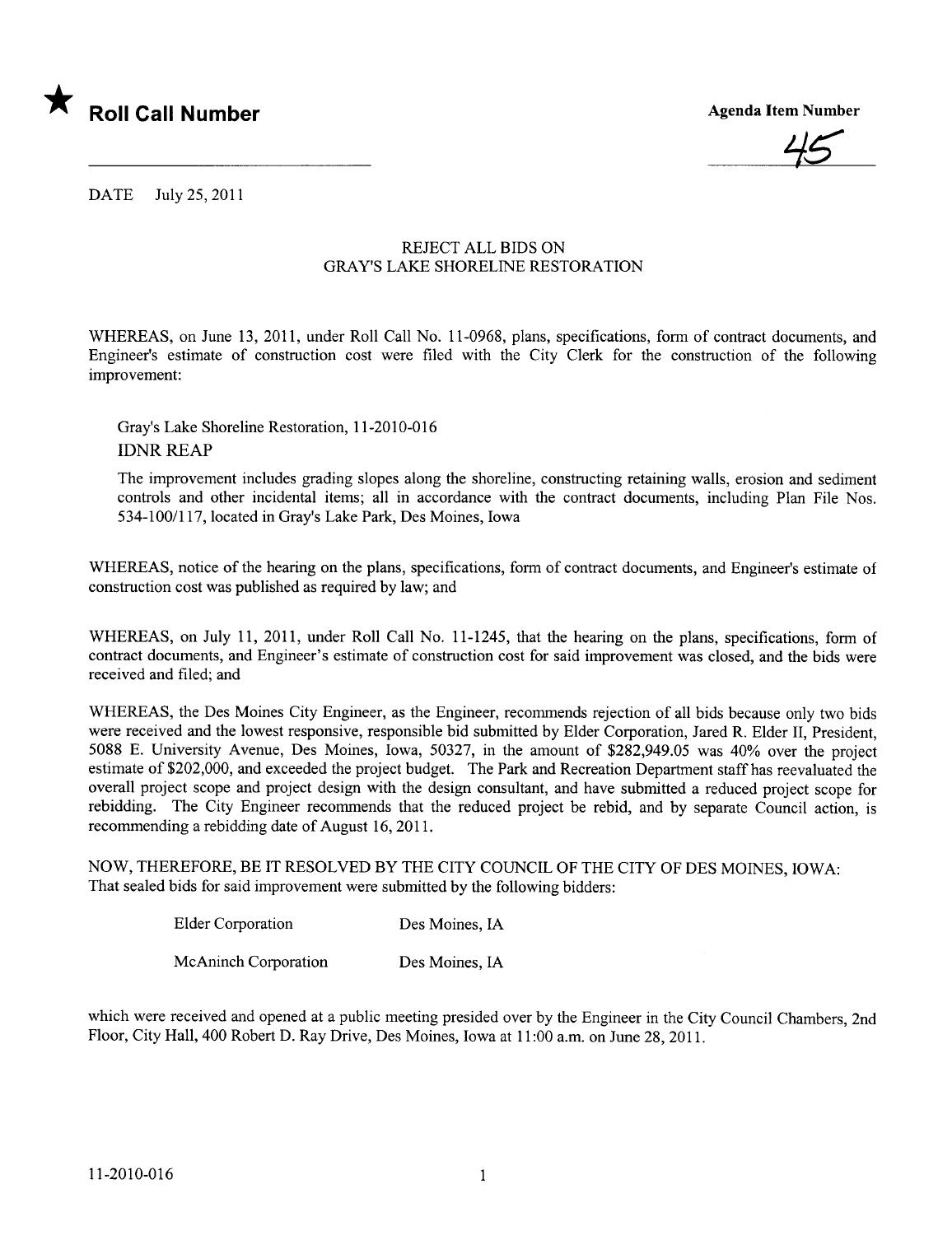

**Agenda Item Number** 

DATE July 25, 2011

BE IT FURTHER RESOLVED: That all bids for said improvement, be and the same are hereby rejected because only two bids were received and the lowest responsive, responsible bid submitted by Elder Corporation, Jared R. Elder II, President, 5088 E. University Avenue, Des Moines, Iowa, 50327, in the amount of \$282,949.05 was 40% over the project estimate of \$202,000, and exceeded the project budget.

(City Council Communication Number  $\frac{11-484}{\pi}$  attached)

Moved by to adopt.

FORM APPROVED Kothleen Vinderbool by ap

Kathleen Vanderpool Deputy City Attorney

ER Funding Source: 2011-2012 CIP, Page Park-11, Gray's Lake Park Improvements, PKS140, Being: \$239,000 Iowa DNR REAP Grant (Roll Call No. 09-2198 - \$250,000 maximum)

| <b>COUNCIL ACTION</b> | <b>YEAS</b> | <b>NAYS</b> | <b>PASS</b> | <b>ABSENT</b>   | I, Diane Rauh, City Clerk of said City Council, hereby<br>certify that at a meeting of the City Council, held on the     |  |
|-----------------------|-------------|-------------|-------------|-----------------|--------------------------------------------------------------------------------------------------------------------------|--|
| <b>COWNIE</b>         |             |             |             |                 |                                                                                                                          |  |
| <b>COLEMAN</b>        |             |             |             |                 | above date, among other proceedings the above was                                                                        |  |
| <b>GRIESS</b>         |             |             |             |                 | adopted.<br>IN WITNESS WHEREOF, I have hereunto set my hand<br>and affixed my seal the day and year first above written. |  |
| <b>HENSLEY</b>        |             |             |             |                 |                                                                                                                          |  |
| <b>MAHAFFEY</b>       |             |             |             |                 |                                                                                                                          |  |
| <b>MEYER</b>          |             |             |             |                 |                                                                                                                          |  |
| <b>MOORE</b>          |             |             |             |                 |                                                                                                                          |  |
| <b>TOTAL</b>          |             |             |             |                 |                                                                                                                          |  |
| <b>MOTION CARRIED</b> |             |             |             | <b>APPROVED</b> |                                                                                                                          |  |
|                       |             |             |             |                 |                                                                                                                          |  |
|                       |             |             |             | Mayor           |                                                                                                                          |  |
|                       |             |             |             |                 | City Clerk                                                                                                               |  |
|                       |             |             |             |                 |                                                                                                                          |  |